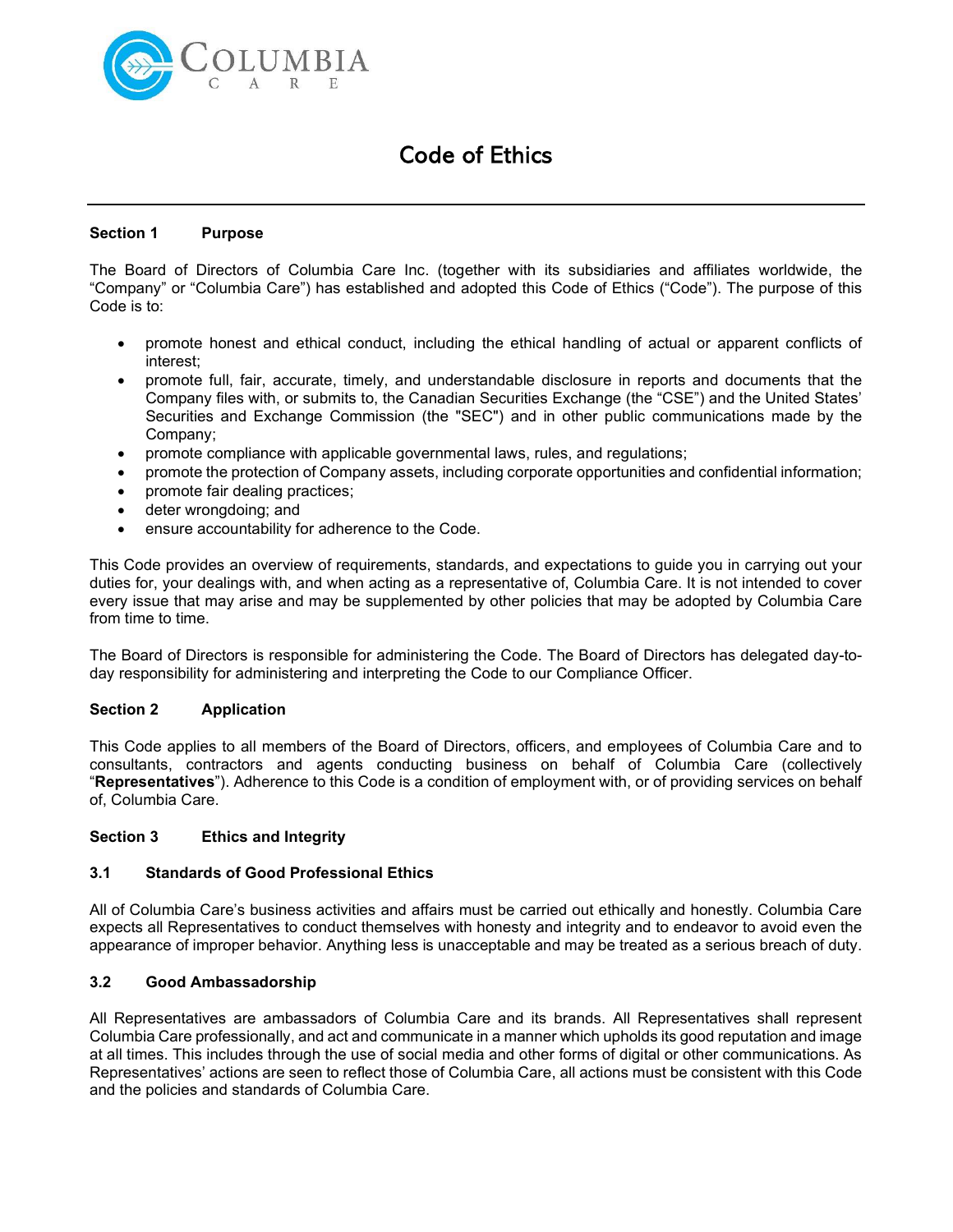

# 3.3 Compliance with Laws, Rules, Regulations, Code and Policies

All Representatives shall comply with the laws, rules, and regulations of the jurisdictions where they carry out their duties and all jurisdictions where Columbia Care conducts its business activities.<sup>1</sup> All Representatives shall comply with this Code and all Columbia Care policies that apply to them, including, without limitation, the Code of Ethics, Anti-Bribery and Anti-Corruption Compliance Policy, Insider Trading Policy, and Whistleblower Policy.

 $\_$  , and the set of the set of the set of the set of the set of the set of the set of the set of the set of the set of the set of the set of the set of the set of the set of the set of the set of the set of the set of th

## 3.4 Bribery

In the United States and Canada, and in many other countries, it is illegal and/or contrary to applicable ethical codes, to provide, offer or accept a kickback or bribe. A kickback or bribe may be defined as any money, fee, commission, credit, gift, gratuity, loan, reward, advantage, benefit, thing of value or compensation of any kind that is provided, directly or indirectly, and that has as one of its purposes, the improper obtaining or rewarding of favorable treatment in a business transaction. Columbia Care's policy is that kickbacks and bribes are illegal and not allowed.

Bribery, anti-kickback, or similar laws could be applicable when a Representative receives or is offered payments, gifts or gratuities that might unduly influence Columbia Care's business judgment or practices. Representatives must comply with this Code and all Columbia Care's policies that apply to them, including, without limitation, the Anti-Bribery and Anti-Corruption Compliance Policy and, if offered payments, gifts, or other gratuities that might unduly influence the conduct of Columbia Care's business, should seek guidance from the Compliance Officer or General Counsel.

# 3.5 Vendors, Suppliers, Customers, and other Third Parties

Columbia Care is committed to treating all of its vendors, suppliers, customers, and other third parties fairly, honestly, and courteously. Representatives are to avoid unfair buying tactics and favoritism, and never take unfair advantage of any vendor, supplier, customer, or third party through manipulation, concealment, misrepresentation of material facts, or any other unfair practice.

Legally, Columbia Care may be held liable for the actions of any third party acting on Columbia Care's behalf, including agents, representatives, business partners, or promoters, as if Columbia Care had performed such actions. It is every Representative's responsibility to ensure that a compliance due diligence is performed prior to entering into business relationships with third parties. All agreements with vendors, suppliers, customers, and third parties must be in writing and reviewed by the General Counsel or his or her designated representative and must specify the goods and services to be provided and the fees to be paid. Such agreements must be in line with reasonable competitive and market practices, the principles established in this Code, and relevant corporate policies. Throughout the business relationship, Representatives should use best efforts to monitor such third parties for misconduct.

# 3.6 Fair Competition

Antitrust laws are designed to protect competition in the United States and Canada. Generally speaking, the following types of topics, and any others that may limit competition, should never be discussed with a competitor (including a potential or prospective competitor): prices, pricing policy, discounts or rebates (including competitive bidding practices); costs, profits, or profit margins; terms or conditions of sale, including credit terms and return policies; division of markets, market territories, customers or sales territories; market share of any products; marketing, advertising or promotional plans; controlling, preventing or reducing the supply of any product; pricing or promotional practices of wholesalers, dealers, distributors, or customers; classifying, rejecting, terminating or

<sup>1</sup> This section of the Code of Ethics shall be interpreted and applied reasonably with respect to operation of the Company's business in the midst of an evolving landscape as between federal and state regulation of cannabis in the United States.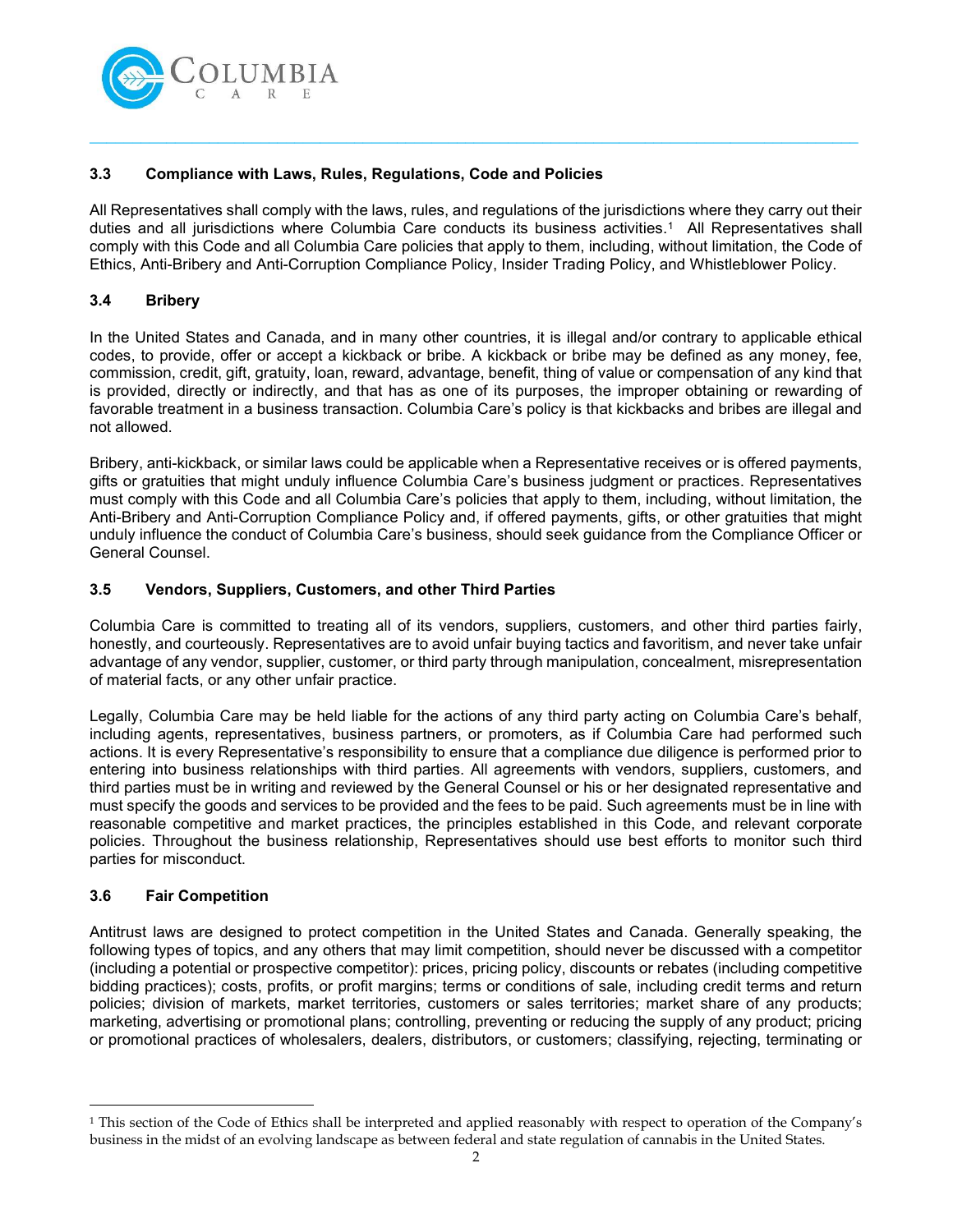

allocating customers; or any other non-public and/or competitively sensitive information about Columbia Care or a competitor.

 $\_$  , and the set of the set of the set of the set of the set of the set of the set of the set of the set of the set of the set of the set of the set of the set of the set of the set of the set of the set of the set of th

Each Representative is responsible for making sure that his or her actions on behalf of the Company do not in any way violate or appear to violate antitrust laws or regulations. When in doubt, seek assistance from the Compliance Officer or General Counsel.

# 3.7 Fair Dealing

All business dealings undertaken on behalf of Columbia Care, including with its security holders, customers, suppliers, competitors, and employees, must be conducted ethically and lawfully and in a manner that preserves Columbia Care's integrity and reputation. Columbia Care seeks to avoid misrepresentations of material facts, manipulation, concealment, abuse of confidential information, or any other illegal or unfair practices in all activities undertaken by or on behalf of Columbia Care.

#### 3.8 Conflicts of Interest

Representatives shall act honestly and in good faith in discharging their duties with a view to the best interests of Columbia Care. This means that Representatives are expected to put the interests of Columbia Care before their own.

A conflict of interest occurs when an individual's private interest (or the interest of a member of his or her family) interferes, or even appears to interfere, with the interests of the Company as a whole. A conflict of interest can arise when an employee, officer, or director (or a member of his or her family) takes actions or has interests that may make it difficult to perform his or her work for the Company objectively and effectively. Conflicts of interest also arise when an employee, officer, or director (or a member of his or her family) receives improper personal benefits as a result of his or her position in the Company.

Loans by the Company to, or guarantees by the Company of obligations of, employees or their family members are of special concern and could constitute improper personal benefits to the recipients of such loans or guarantees, depending on the facts and circumstances. Loans by the Company to, or guarantees by the Company of obligations of, any director or executive officer or their family members are expressly prohibited.

Whether or not a conflict of interest exists or will exist can be unclear. Conflicts of interest should be avoided unless specifically authorized as described in this Section 3.8.

Persons other than directors and executive officers who have questions about a potential conflict of interest or who become aware of an actual or potential conflict should discuss the matter with and seek a determination and prior authorization or approval from the Director of Corporate Compliance or the General Counsel. The Director of Corporate Compliance may not authorize or approve conflict of interest matters or make determinations as to whether a problematic conflict of interest exists without first providing the General Counsel with a written description of the activity and seeking the General Counsel's written approval. If the Director of Corporate Compliance is themself involved in the potential or actual conflict, the matter should instead be discussed directly with the General Counsel.

Directors and executive officers must seek determinations and prior authorizations or approvals of potential conflicts of interest exclusively from the Nominating and Governance Committee of the Board of Directors.

#### 3.9 Corporate Opportunities

Representatives are prohibited from taking for themselves personally opportunities that arise through the use of corporate property, information, or position and from using Columbia Care property, information, or position for personal gain. Representatives are also prohibited from competing with Columbia Care, directly or indirectly, and owe a duty to Columbia Care to advance the legitimate interests of the Company when the opportunity arises.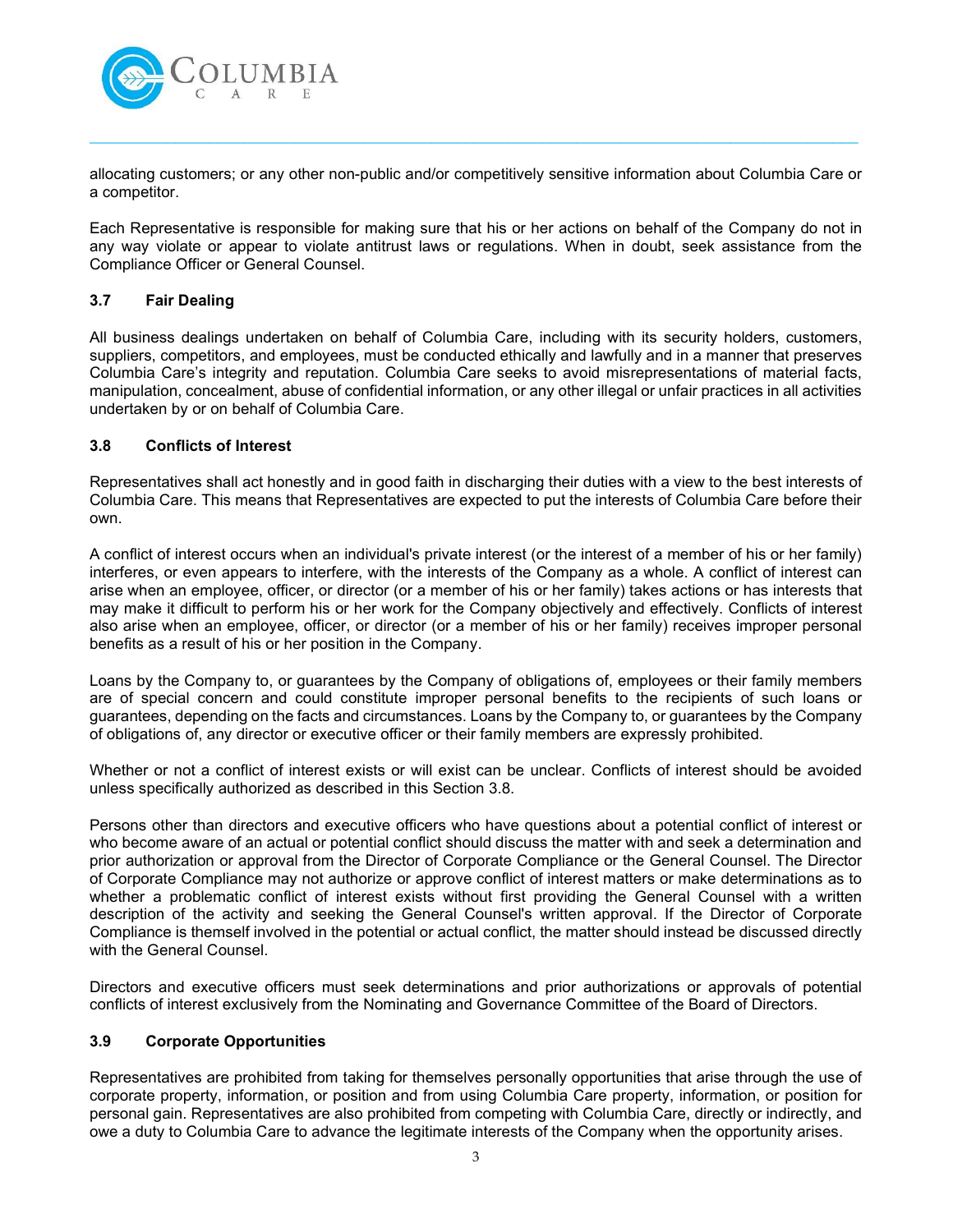

# 3.10 Gifts and Entertainment

Representatives shall perform their duties and arrange their personal business affairs in a manner that does not interfere with their independent exercise of judgment. Generally, Representatives shall not give or accept any gift, favor, entertainment, special accommodation, or other items of value, to or from any vendors, suppliers, potential candidates, potential or actual business partners, government employees or other third parties, directly or indirectly, except in strict compliance with Columbia Care's Anti-Bribery and Anti-Corruption Compliance Policy, this Code, and with applicable law. No one working for Columbia Care shall accept financial compensation of any kind, nor any special discount, loan, favor, or other items of value, directly or indirectly, from persons, corporations, or organizations having dealings or potential dealings with Columbia Care.

 $\_$  , and the set of the set of the set of the set of the set of the set of the set of the set of the set of the set of the set of the set of the set of the set of the set of the set of the set of the set of the set of th

# 3.11 Charitable and Political Activities

Columbia Care values the culture of giving, of social engagement, and of caring for others. Columbia Care wants to foster good relations within the communities where it operates. Representatives are encouraged to participate in local activities that address the needs of the communities in which they live and work and to participate as a private citizen in government and the political process, using your own money and your own time. Representatives should make sure their involvement in charitable or political activities is not prohibited by other Company policies or suggestive of anything improper. It should always be clear to outside observers that these are your personal actions and not actions taken on behalf of Columbia Care.

Business contributions to political campaigns or parties are strictly regulated by Canadian and U.S. law. Do not use, without specific written authorization from the Compliance Officer or his or her designated representative, any Company funds, or resources to help or promote any charitable cause or political candidate or party.

# Section 4 Safe, Respectful and Inclusive Workplace

#### 4.1 No Discrimination, and Harassment

Columbia Care is committed to providing a collegial working environment in which all individuals are treated with dignity and respect. Each individual has the right to work in a professional atmosphere which promotes equal opportunities and prohibits discriminatory practices. Any discrimination or harassment, including on the basis of age, color, creed, disability, ethnic origin, gender, marital status, national origin, political belief, race, religion, sexual orientation, gender identity, gender expression, or any other characteristics protected by law, is strictly prohibited.

#### 4.2 Workplace Safety

Columbia Care is committed to providing a safe and healthy work environment that complies with all relevant laws and regulations. Workplace violence is not tolerated. Any misuse of alcohol or legal drugs (prescribed or unprescribed), or the use of any illegal drugs, may jeopardize job safety and/or performance, and is prohibited in the workplace. No Representative shall enter the workplace under the influence of alcohol or such drugs that may impair safety and/or performance.

#### Section 5 Safeguarding Columbia Care's Assets and Information

#### 5.1 Protection and Proper Use of Columbia Care's Assets

All Representatives shall deal with Columbia Care's assets, including all data, information (confidential or otherwise), records, products, material, facilities, inventory, "know-how", trade secrets, trademarks, copyrights and other intellectual property, and equipment, with the strictest integrity and with due regard to the interests of the Company. We must maintain the accuracy, confidentiality, privacy, and security of these types of information in order to comply with all applicable laws, rules and regulations. Similarly, Representatives must not disclose commercially confidential or otherwise sensitive information. Columbia Care's assets may not to be used for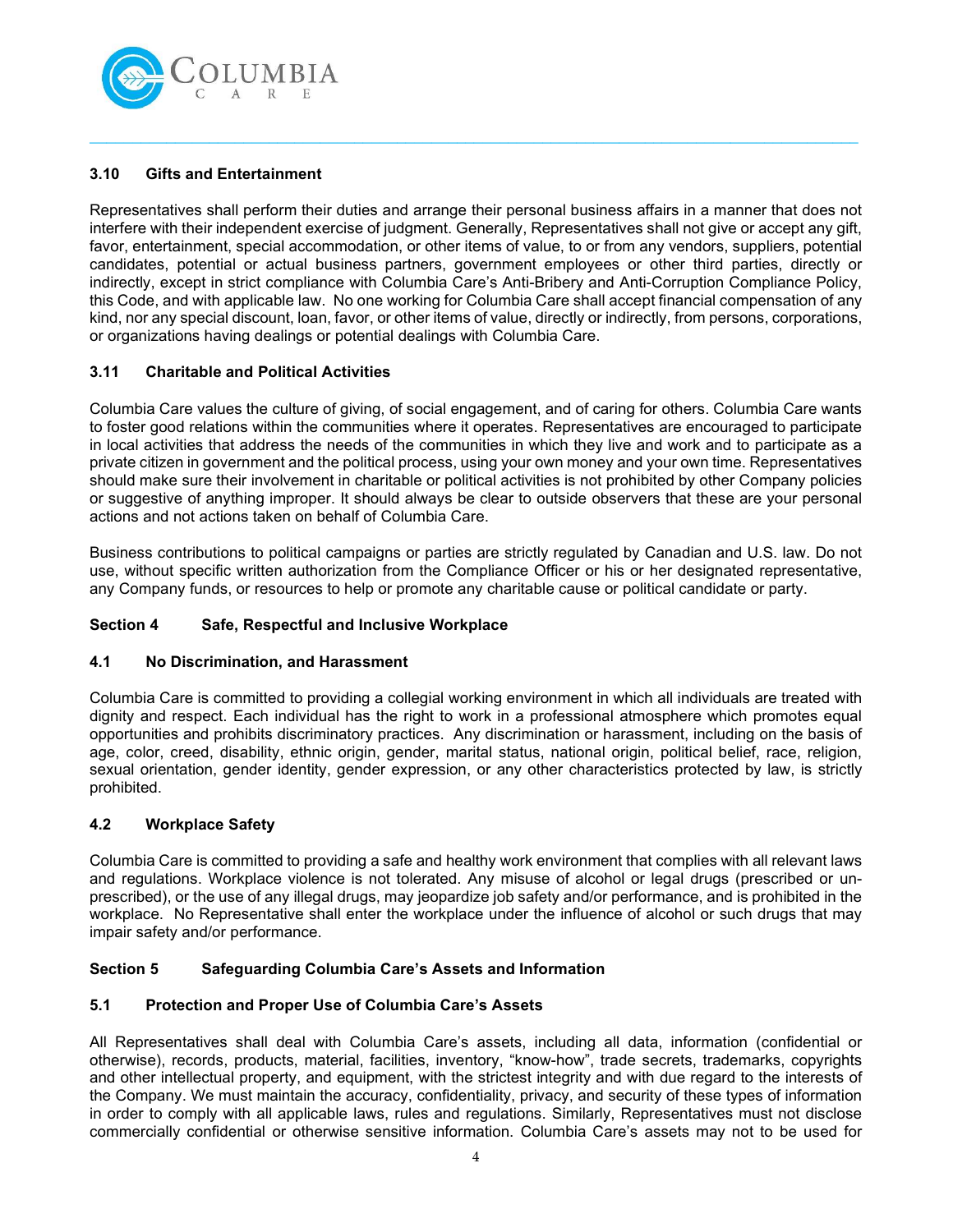

personal gain or benefit. In addition, all Representatives must act in a manner to protect such assets from loss, damage, misuse, theft, misappropriation, disparagement, and waste, and ensure that such assets are used only for legitimate business purposes.

 $\_$  , and the set of the set of the set of the set of the set of the set of the set of the set of the set of the set of the set of the set of the set of the set of the set of the set of the set of the set of the set of th

The management of Columbia Care expects its employees to use internet access for business-related purposes (i.e., to communicate with customers and suppliers, to research relevant topics, and to obtain useful business information). All Columbia Care policies apply to conduct on the internet, particularly (but not exclusively) those policies dealing with intellectual property protection, privacy, misuse of Columbia Care's resources, sexual harassment, information and data security and confidentiality. All employees must take special care to maintain clarity, consistency, and integrity of Columbia Care's corporate image and posture.

# 5.2 Confidentiality of Columbia Care's Information

Information is one of Columbia Care's key assets. Subject to any applicable legal requirements including, without limitation, applicable whistleblower laws, it is Columbia Care's policy to ensure that its proprietary and confidential information, including proprietary and confidential information that has been entrusted to Columbia Care by others ("Confidential Information"), is adequately safeguarded. Confidential Information may include information or material that has not been made generally available to the public such as corporate information, marketing information, financial information, operational and technological information, and personal information. All Representatives are responsible for protecting Confidential Information, including information about Columbia Care's business, assets, opportunities, suppliers, and competitors, from unauthorized advertent or inadvertent disclosure during and after service to or employment with the Company. Representatives must deliver to the Company all materials containing Confidential Information when he or she ceases to be employed by or otherwise serve the Company.

## 5.3 Communications

Representatives should take care to ensure that all business records and communications (including email, texts, and instant messages) are clear and accurate. Please remember that your business communications may be shared or become public through litigation, government investigation, or publication in the media. Potential risks from inaccurate or misleading statements include claims of false advertising, misrepresentation, breach of contract, securities fraud, unfair disclosure, and competition violations.

Representatives may not give an endorsement or other statement on behalf of Columbia Care or personal endorsement that identifies your affiliation with Columbia Care, except when approved by the General Counsel or his or her designated representative. In addition, Representatives may not discuss Columbia Care's business, including financial condition, business or financial performance, products, or business prospects with anyone, including but not limited to financial analysts, actual, or potential investors without the prior approval of the General Counsel or his or her designated representative. All requests for a representative of Columbia Care to participate in a financial conference (including speaking on a panel or attending a dinner or any event that targets the financial community) must be referred to the General Counsel or his or her designated representative for approval. If any such analysts or investors contact you, please refer such inquiries to the General Counsel or Investor Relations. For more information, please see the Disclosure Policy.

# 5.4 Inside Information and Insider Trading Laws

Representatives are prohibited from buying or selling shares of Columbia Care if they are aware of nonpublic material information about Columbia Care (also referred to as "inside information"). Trading in shares while in possession of nonpublic material information is a violation of Canadian and U.S. securities laws.

Material information can be positive or negative. Information is "material" if it would influence a reasonable investor in deciding whether to buy, sell, or hold Columbia Care's shares or, if disclosed to the public, would reasonably be expected to have a significant effect on the market price or value of the shares. Possible examples include financial information such as consolidated sales numbers, financial projections or the Company's financial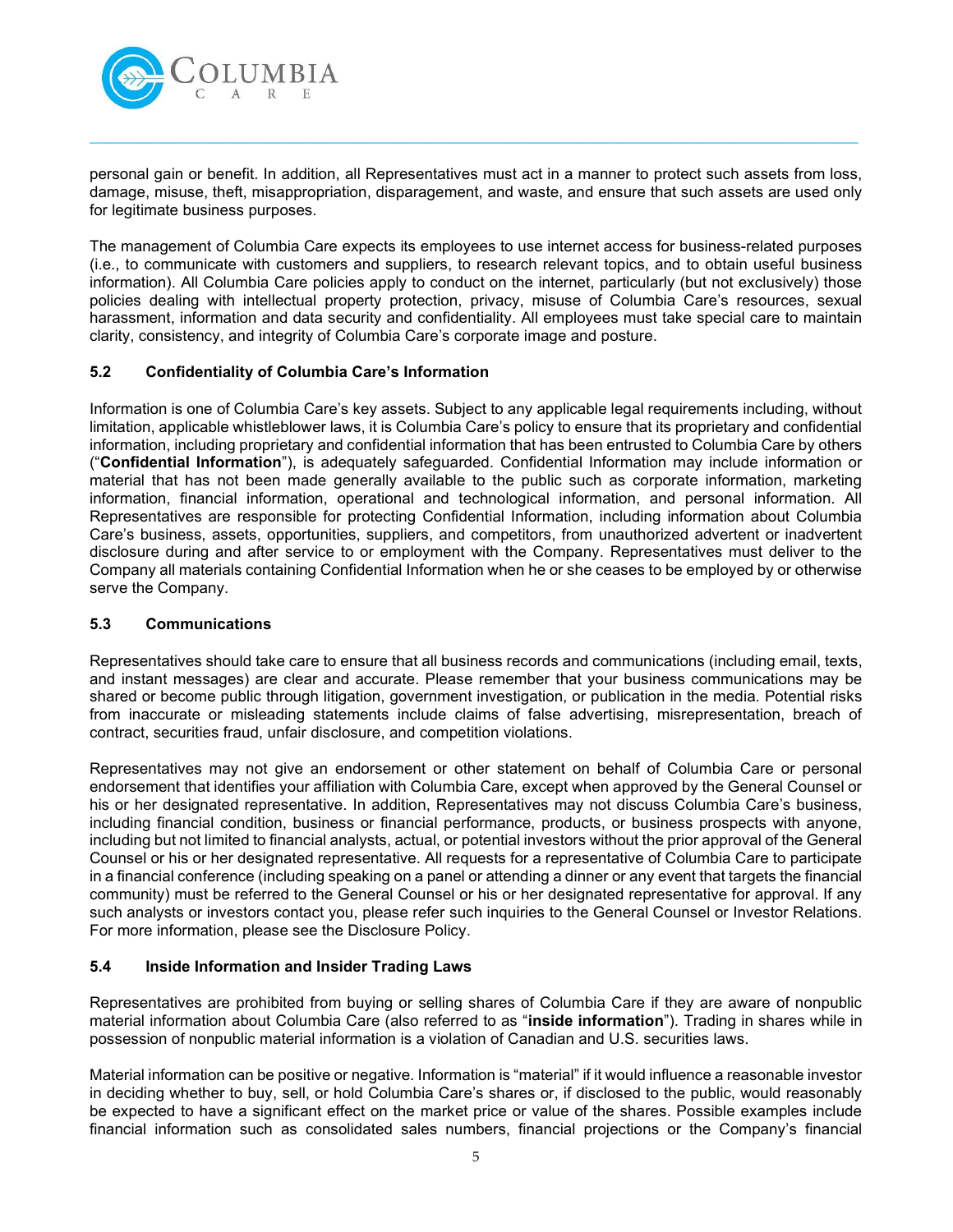

performance, the hiring or departure of key personnel, or significant inventory issues. Information is considered to be "public" two trading days after it has been widely released to the public through a press release or by making a SEDAR or EDGAR filing, giving the public markets adequate time to digest the material information.

 $\_$  , and the set of the set of the set of the set of the set of the set of the set of the set of the set of the set of the set of the set of the set of the set of the set of the set of the set of the set of the set of th

Representatives are prohibited from disclosing inside information pursuant to the Insider Trading Policy. Only certain individuals who are authorized may publicly disclose nonpublic material information as provided in the Disclosure Policy. Improper disclosure, even accidentally, can violate insider trading laws. Disclosing nonpublic material information to other people, including immediate family members or friends, or recommending the purchase or sale of Columbia Care's shares to others while aware of nonpublic material information, is known as "tipping" and is illegal. A person who receives the information (i.e., is "tipped") and then trades in Columbia Care shares or informs others of that information is also in violation of Canadian and U.S. securities laws.

# 5.5 Financial Integrity, Responsibility and Accuracy of Records

Representatives are expected to act responsibly and exercise sound judgment with respect to matters involving company finances. Representatives must adhere to all applicable accepted accounting standards and practices, keep accurate, complete, and timely records of all funds, assets, and transactions, submit accurate and complete reports as required, comply with Columbia Care's system of internal controls, and sign only those documents you believe to be correct and complete.

Columbia Care will not (i) establish any undisclosed or unrecorded funds or assets for any purpose, (ii) enter into a transaction with the intent to document or record it in a deceptive or unlawful manner, (iii) create any false or artificial documentation or book entry for any transaction, (iv) enter into side agreements or other informal arrangements, either written or oral or (v) not take any actions or fail to take any actions that would cause its financial records or financial disclosure to fail to comply with generally accepted accounting principles and all applicable laws, rules and regulations. All Representatives must cooperate fully and completely with Columbia Care's accounting and audit teams, as well as Columbia Care's independent public accountants and counsel, providing them with complete and accurate information and assistance. Representatives are prohibited from coercing, manipulating, misleading, or improperly influencing Columbia Care's internal or external auditors at any time. Representatives are prohibited from knowingly making, or causing or encouraging any other person from making, in any of Columbia Care's public disclosure, any false or misleading statements or any omissions of any information necessary to make the disclosure complete and accurate in all material respects.

If you suspect or observe any irregularities relating to financial integrity and responsibility, immediately report them to the Chief Financial Officer, Compliance Officer, or the Audit Committee.

#### 5.6 Quality of Public Disclosures

The Company is committed to providing complete and accurate information about its financial condition and results of operations to its shareholders and the investing public in accordance with applicable Canadian and U.S. securities laws, rules, and regulations. In its reports and documents filed with or submitted to the CSE and SEC, and in other public communications made by the Company, the Company shall make disclosures that are consistent, factual, balanced, timely, and understandable. Each director, officer and employee who is involved in the Company's disclosure process must take all necessary steps to ensure that all filings with the CSE and SEC and all other public communications about the financial and business condition of the Company provide full, fair, accurate, timely, and understandable disclosure. Directors, officers, and employees with responsibility for these filings and disclosures, including the Company's principal and financial executives, must use reasonable judgment in performing their responsibilities honestly, ethically, and objectively. For more information, please see the Disclosure Policy.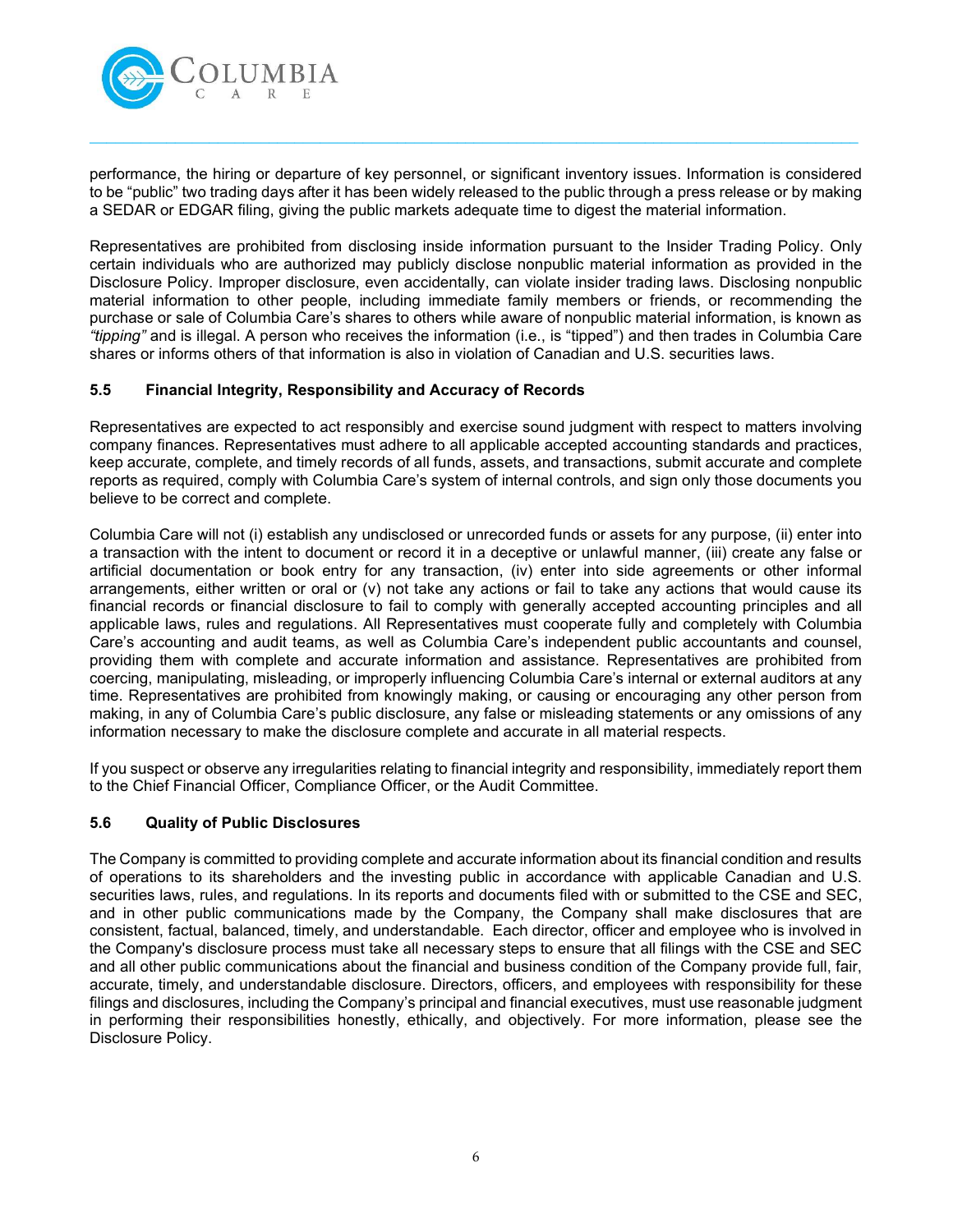

# Section 6 Compliance with and Violations of The Code

## 6.1 Communication and Review of the Code

All Representatives will be supplied with a copy of the Code upon beginning service at the Company and may be required to certify their understanding of and compliance with the Code from time to time as applicable. A copy of the Code is also available to all Representatives on the Company's website at www.col-care.com.

 $\_$  , and the set of the set of the set of the set of the set of the set of the set of the set of the set of the set of the set of the set of the set of the set of the set of the set of the set of the set of the set of th

The Nomination and Governance Committee is responsible for reviewing and evaluating this Code at least annually and will recommend any necessary or appropriate changes to the Board of Directors for consideration.

# 6.2 Monitoring Compliance

The Company's management, under the supervision of the Nomination and Governance Committee or, in the case of accounting, internal accounting controls or auditing matters, the Audit Committee, shall take reasonable steps from time to time to (i) monitor compliance with the Code, and (ii) when appropriate, impose and enforce appropriate disciplinary measures for violations of the Code.

The Company's management shall periodically report to the Board of Directors or a committee thereof on compliance efforts including, without limitation, periodic reporting of alleged violations of the Code and actions taken with respect to any such violations.

# 6.3 Questions

If you have questions or concerns about this Code, how it should be followed in a particular case, or about conducting Company business ethically and legally, the Company encourages you to discuss them with the Compliance Officer or the Director of Corporate Compliance.

#### 6.4 Reporting Violations of the Code – Whistleblower Policy

All Representatives shall adhere to Columbia Care's commitment to conduct its business and affairs in a lawful and ethical manner. All Representatives are encouraged to talk to the Compliance Officer, the Director of Corporate Compliance, or the management team when in doubt about the best course of action in a particular situation and to report any breach or suspected breach of law, rule, regulation, this Code, or any of Columbia Care's corporate policies.

Any Representative may communicate with or report violations to the Compliance Officer or the Director of Corporate Compliance by any of the following methods:

- in writing addressed to the Compliance Officer or Director of Corporate Compliance, c/o Columbia Care, 321 Billerica Road, Suite 204, Chelmsford, MA 01824 (may be done anonymously);
- by email at corporatecompliance@col-care.com (anonymity cannot be maintained); or
- by phoning our confidential Compliance and Ethics Hotline at (833) 740-0002 or by filing information via the Company's Compliance and Ethics web portal at https://www.lighthouse-services.com/col-care (may be done anonymously).

The Company will use reasonable efforts to protect the confidentiality of the reporting person (if disclosed) subject to applicable law, rule, or regulation or to any applicable legal proceedings. Reports made anonymously should contain sufficient information to allow for the Company to investigate or evaluate the matters contained in the anonymous report.